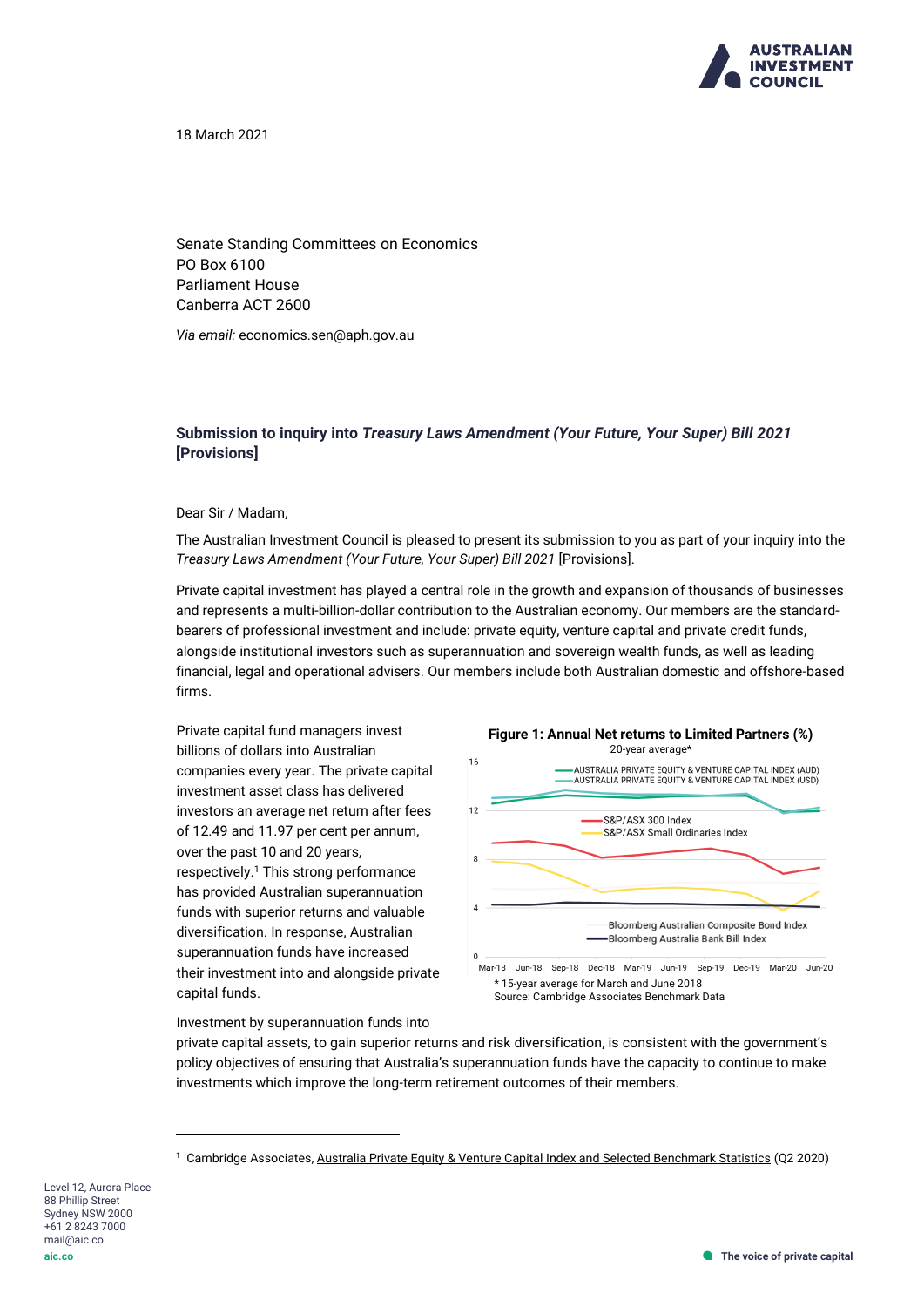

These investments also assist the private capital industry's ability to create Australian jobs and support the Australian economy; Australia's private capital industry represents 2.6 per cent of Australia's GDP output each year, and private capital-backed businesses create 1 in 9 new Australian jobs according to independent analysis by Deloitte Access Economics.<sup>2</sup>

Delivering the sort of outperformance described above through unlisted asset strategies is underpinned by the role that our industry plays in driving innovation and industry modernisation – attributes that we all agree are critically important to Australia's economy recovery from the COVID-19 induced recession. With the ongoing health and economic challenges, the ability of the private capital industry to provide superior returns, risk diversification and to support Australia's next generation of leading companies is arguably more important than ever.

# **Performance benchmarking for private capital unlisted assets**

The private capital industry is supportive of adopting the current proposal which would see unlisted private capital investments benchmarked against listed equities.

It is important to acknowledge, however, that given the uncertainties which surround how investment decision making will be impacted over the short and medium-term by the introduction of these reforms, it would be prudent for the government to ensure the implications are monitored in real time; this includes the allocation of funds.

It is vitally important that the implementation of these reforms delivers the government's stated policy objectives of ensuring that superannuation fund members benefit from strong net of fees performance, and that funds can continue to invest in asset strategies, such as private capital, to achieve significant returns outperformance.

The Council encourages continued constructive engagement with industry as the details of the reforms are further developed. This is particularly important as the (draft) regulations are developed.

### **Fees – management vs administration**

The Council urges the Committee to consider the merits of assessing performance on a net of 'total fees' basis, in line with APRA's heatmap approach.

Focusing (consumers) only on management fees, ignores a material cost to superannuation balances, that being administration fees. Taking a simple average of the fees data presented in APRA's heatmap shows (on a \$50,000 account balance) administration fees of 0.48 per cent, where total fees averaged 1.09 per cent.<sup>3</sup>

Additionally, focusing on management fees will potentially motivate some funds to move expenses into 'administration'. This can be done, for example, by directly employing specialists rather than using external firms. This would result in inefficiencies due to duplication of services across the industry which will likely increase total expenses. A flow-on effect of decentralising Australia's expertise would be to reduce our nation's capacity and standing as a financial services provider in the region.

The issue of focusing exclusively on management fees disproportionately impacts actively managed investment strategies, such as private capital, more so than other asset classes. These active strategies incur fees from the active management of invested funds, fees that cannot and should not be artificially transferred to administration expenses.

<sup>&</sup>lt;sup>2</sup> Deloitte Access Economics (2018[\) Private Equity: Growth and Innovation,](https://aic.co/common/Uploaded%20files/Special%20Reports/Deloitte%20Access%20Economics%202018%20Private%20Equity%20Growth%20and%20Innovation.pdf) April

<sup>3</sup> APRA Heatmap fees and costs data as at 29 May 2020.